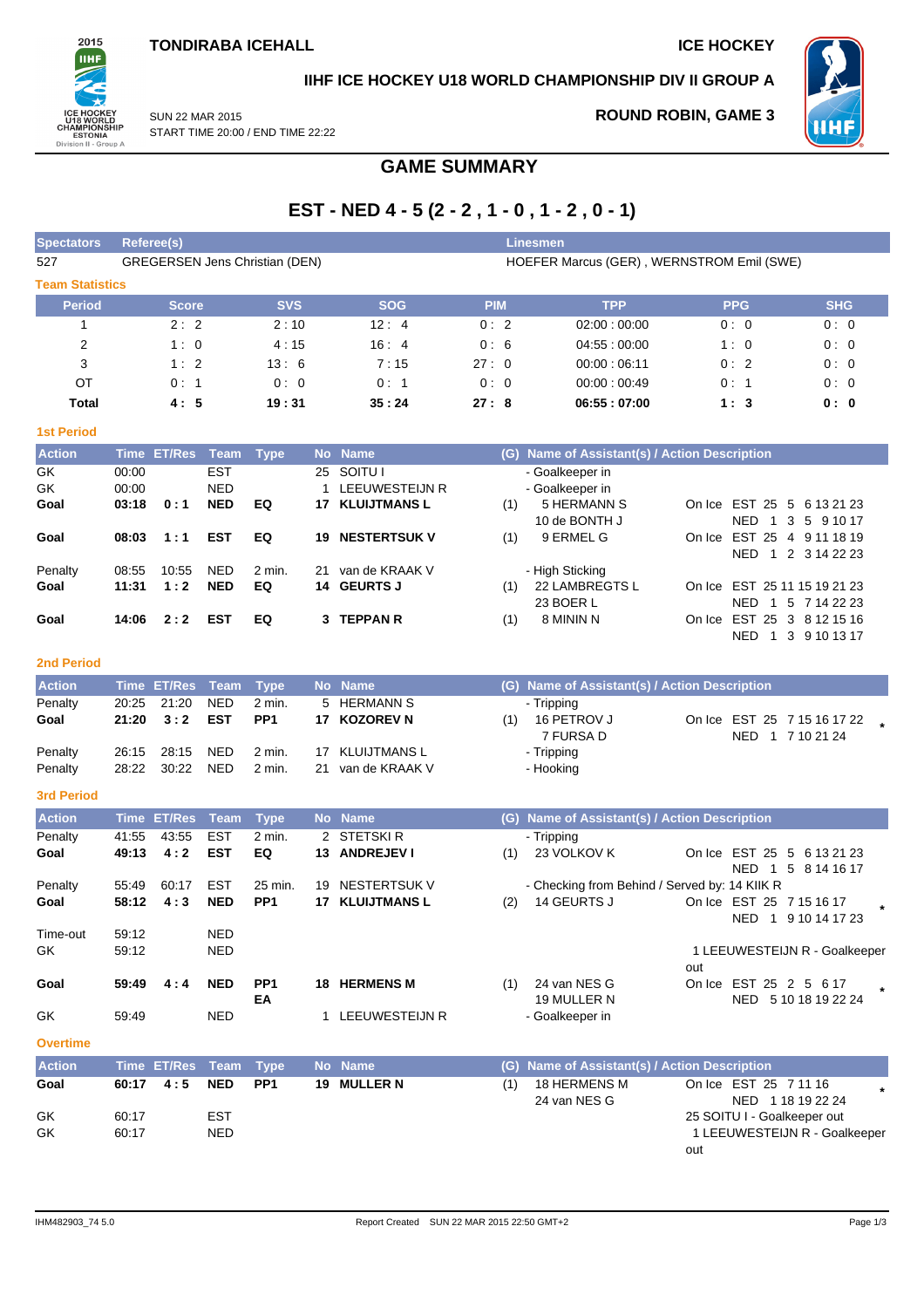

START TIME 20:00 / END TIME 22:22

SUN 22 MAR 2015



## **IIHF ICE HOCKEY U18 WORLD CHAMPIONSHIP DIV II GROUP A**



**ROUND ROBIN, GAME 3**

### **Goalkeeper Records**

**Team : EST - Estonia Team : NED - Netherlands**

| No Name            | <b>SOG</b> | <b>SVS</b> | <b>MIP</b> | No Name           | <b>SOG</b> | <b>SVS</b> | <b>MIP</b> |
|--------------------|------------|------------|------------|-------------------|------------|------------|------------|
| 25 SOITU Ilja      | 24         | 19         | 60:17      | LEEUWESTEIJN Ruud | 35         | 31         | 59:40      |
| 20 VALJAKIN Bogdan |            |            |            | 25 BARENDREGT Tom |            |            |            |

#### **Game Statistics**

| Team: EST (black)    |                                     |   |             |          |            |             |          |              |        |                         |                      |              |                |                |             |
|----------------------|-------------------------------------|---|-------------|----------|------------|-------------|----------|--------------|--------|-------------------------|----------------------|--------------|----------------|----------------|-------------|
|                      | <b>Head Coach: MARTIKAINEN Saku</b> |   |             |          |            |             |          |              |        |                         | <b>Shots on Goal</b> |              |                |                |             |
| <b>No Pos</b>        | <b>Name</b>                         | G | A           | P        | <b>PIM</b> | FO+         | FO-      | $FO+/-$      | FO%    |                         | $\overline{2}$       | 3            | $\overline{O}$ | <b>TS</b>      | $+/-$       |
| 7 F                  | FURSA Daniil +C                     | 0 | 1           | 1        | 0          | 10          | 13       | $-3$         | 43.48  | 1                       | 2                    | 0            | $\mathbf 0$    | 3              | 0           |
| 15 F                 | SIMSON Kristjan                     | 0 | 0           | 0        | 0          | $\mathbf 0$ | 0        | $\Omega$     | 0.00   | 0                       |                      | 0            | $\mathbf 0$    |                | $\mathbf 0$ |
| 16 D                 | PETROV Jegor +A                     | 0 |             |          | 0          | 0           | 0        | 0            | 0.00   | 1                       | 0                    | 0            | 0              | 1              | $+1$        |
| 17 F                 | <b>KOZOREV Nikita</b>               |   | 0           |          | 0          | 0           |          | $-1$         | 0.00   | 1                       | 3                    | 0            | 0              | 4              | $\mathbf 0$ |
| 22 F                 | SIMONOV Maksim                      | 0 | 0           | $\Omega$ | $\Omega$   | 0           |          | $-1$         | 0.00   | 2                       | $\Omega$             | 1            | $\mathbf 0$    | 3              | $\mathbf 0$ |
| 5 D                  | PROKOPENKO Pavel                    | 0 | 0           | 0        | 0          | 0           | 0        | 0            | 0.00   | 0                       | 0                    | 0            | 0              | 0              | 0           |
| $\mathsf F$<br>6     | <b>JOGI Kristofer</b>               | 0 | 0           | 0        | 0          | 0           | $\Omega$ | $\Omega$     | 0.00   | 0                       | 2                    | 0            | 0              | 2              | $\mathbf 0$ |
| F<br>13              | ANDREJEV IIja                       |   | 0           |          | 0          | $\mathbf 0$ | 0        | 0            | 0.00   | 0                       | 0                    |              | 0              | 1              | $\mathbf 0$ |
| 21 F                 | <b>SMIRNOV Nikita</b>               | 0 | 0           | 0        | 0          | 1           |          | 0            | 50.00  | 0                       | 2                    | 2            | 0              | 4              | $-1$        |
| 23 F                 | <b>VOLKOV Kirill</b>                | 0 |             |          | 0          | 5           | 12       | $-7$         | 29.41  | 0                       |                      | 1            | $\mathbf 0$    | $\overline{2}$ | $-1$        |
| 2 D                  | <b>STETSKI Ruslan</b>               | 0 | 0           | 0        | 2          | 0           | 0        | 0            | 0.00   | 0                       | 0                    | 0            | 0              | 0              | 0           |
| 4 D                  | <b>SLESSAREVSKI Ed</b>              | 0 | 0           | 0        | 0          | 0           | 0        | $\Omega$     | 0.00   | 0                       | 0                    | 0            | 0              | 0              | $+1$        |
| F<br>9               | <b>ERMEL Georg</b>                  | 0 |             |          | $\Omega$   | 0           | 0        | 0            | 0.00   | 0                       | 0                    | $\Omega$     | 0              | 0              | $+1$        |
| F<br>11              | SINIKAS Mihkel +A                   | 0 | 0           | 0        | 0          | 4           | 6        | $-2$         | 40.00  | 0                       | 3                    | 2            | $\mathbf 0$    | 5              | $\mathbf 0$ |
| 19 F                 | NESTERTSUK Vladimir                 |   | $\mathbf 0$ |          | 25         | 1           | $\Omega$ | $\mathbf{1}$ | 100.00 | 1                       | $\Omega$             | $\Omega$     | $\mathbf 0$    |                | $\mathbf 0$ |
| 3 F                  | <b>TEPPAN Risto</b>                 |   | 0           |          | 0          | 0           | 0        | 0            | 0.00   | 1                       |                      | 0            | 0              | $\overline{2}$ | $+1$        |
| F<br>8               | <b>MININ Nikita</b>                 | 0 | 1           |          | 0          | 4           | 6        | $-2$         | 40.00  | $\overline{\mathbf{c}}$ |                      | 0            | 0              | 3              | $+1$        |
| F<br>12 <sup>°</sup> | <b>KORK Olev</b>                    | 0 | $\Omega$    | 0        | 0          | $\mathbf 0$ |          | $-1$         | 0.00   | 3                       | 0                    | $\Omega$     | $\mathbf 0$    | 3              | $+1$        |
| 14 F                 | <b>KIIK Rasmus</b>                  | 0 | 0           | 0        | 0          | 0           | 0        | 0            | 0.00   | 0                       | 0                    | 0            | 0              | 0              | $\mathbf 0$ |
| D<br>18              | <b>JURISSON Jasper</b>              | 0 | 0           | 0        | $\Omega$   | 0           | $\Omega$ | $\Omega$     | 0.00   | 0                       | $\mathbf 0$          | $\mathbf{0}$ | $\mathbf 0$    | 0              | $+1$        |
| GK<br>20             | VALJAKIN Bogdan                     | 0 | 0           | 0        | 0          |             |          |              |        | 0                       | 0                    | 0            | 0              | 0              |             |
| 25 GK                | SOITU Ilja (BP)                     | 0 | 0           | 0        | 0          |             |          |              |        | 0                       | 0                    | 0            | 0              | 0              |             |
| Total                |                                     | 4 | 5           | 9        | 27         | 25          | 41       | $-16$        | 37.88  | 12                      | 16                   | 7            | 0              | 35             |             |

## **Team : NED (white)**

| $1$ vant . The $\sqrt{m}$ mass |                          |                |   |                |                |                |          |              |        |          |                      |                |           |                |             |
|--------------------------------|--------------------------|----------------|---|----------------|----------------|----------------|----------|--------------|--------|----------|----------------------|----------------|-----------|----------------|-------------|
|                                | Head Coach: SUBR Bo      |                |   |                |                |                |          |              |        |          | <b>Shots on Goal</b> |                |           |                |             |
| <b>No Pos</b>                  | <b>Name</b>              | G              | A | P              | <b>PIM</b>     | $FO+$          | FO-      | $FO+/-$      | FO%    | 1        | $\overline{2}$       | 3 <sup>2</sup> | <b>OT</b> | <b>TS</b>      | $+/-$       |
| 2 F                            | <b>VOLS Diordy</b>       | 0              | 0 | $\Omega$       | 0              | 0              | 0        | 0            | 0.00   | 0        | $\Omega$             | 0              | 0         | 0              | $-1$        |
| 3 D                            | ROUWETTE Lau             | 0              | 0 | $\Omega$       | $\Omega$       | $\Omega$       | 0        | 0            | 0.00   | 0        | $\Omega$             | 0              | 0         | 0              | $-1$        |
| 14 F                           | <b>GEURTS Joev</b>       |                |   | 2              | 0              | 0              | 0        | 0            | 0.00   | 1        | 0                    |                | 0         | 2              | $-1$        |
| 22 F                           | LAMBREGTS Luuk (BP)      | 0              |   |                | 0              |                |          | 0            | 50.00  |          | 0                    |                | 0         | $\overline{2}$ | $\mathbf 0$ |
| 23 F                           | <b>BOER Leef</b>         | 0              | 1 | 1              | $\Omega$       | $\mathbf{1}$   |          | $\Omega$     | 50.00  | 0        | $\Omega$             |                | $\Omega$  | 1              | $\mathbf 0$ |
| 8 F                            | <b>COPIER Wessel</b>     | 0              | 0 | 0              | 0              | 0              | 0        | 0            | 0.00   | 0        | 1                    | 0              | 0         | 1              | $-1$        |
| 13 D                           | van UYTRECHT Ceaney      | 0              | 0 | 0              | 0              | 0              | $\Omega$ | 0            | 0.00   | 0        | 0                    | 0              | 0         | 0              | $-1$        |
| 15 F                           | TJIN-A-TON Tobie         | 0              | 0 | $\Omega$       | $\Omega$       | 1              | 0        | $\mathbf{1}$ | 100.00 | 0        | $\Omega$             | $\overline{2}$ | 0         | $\overline{2}$ | $\mathbf 0$ |
| F<br>16                        | WILLEMS Kai              | 0              | 0 | 0              | 0              | 4              | 6        | $-2$         | 40.00  | 0        | 0                    |                | 0         | 1              | $-1$        |
| 21 D                           | van de KRAAK Vince       | $\Omega$       | 0 | $\mathbf 0$    | 4              | $\mathbf 0$    | $\Omega$ | $\Omega$     | 0.00   | 0        | $\mathbf 0$          |                | 0         | 1              | $\mathbf 0$ |
| 6 D                            | van der MEULEN Niek      | 0              | 0 | 0              | 0              | 0              | 0        | 0            | 0.00   | 0        | 0                    | 0              | 0         | 0              | 0           |
| 11 F                           | <b>TAMMERIJN Bas</b>     | 0              | 0 | $\Omega$       | 0              | 0              | $\Omega$ | 0            | 0.00   | 0        | 0                    | 0              | 0         | 0              | 0           |
| 18 F                           | HERMENS Max +A           |                |   | 2              | $\Omega$       | 21             | 8        | 13           | 72.41  |          | $\overline{2}$       | $\overline{2}$ | 0         | 5              | $\pmb{0}$   |
| 19<br>D                        | <b>MULLER Noah</b>       |                |   | 2              | 0              | 0              | 0        | 0            | 0.00   | 0        | $\mathbf{0}$         | 2              |           | 3              | $\mathbf 0$ |
| 24 F                           | van NES Guus +C          | 0              | 2 | $\overline{2}$ | 0              | $\mathbf 0$    | $\Omega$ | $\Omega$     | 0.00   | 0        |                      | 2              | 0         | 3              | $\mathbf 0$ |
| 5 D                            | <b>HERMANN Sven</b>      | 0              | 1 | 1              | 2              | 0              | 0        | 0            | 0.00   | 0        | 0                    | 0              | 0         | $\mathbf 0$    | $+1$        |
| 7 D                            | <b>KRAGT Sebastian</b>   | 0              | 0 | $\Omega$       | $\mathbf 0$    | 0              | $\Omega$ | 0            | 0.00   | 0        | 0                    | $\Omega$       | 0         | $\Omega$       | $+1$        |
| F<br>9                         | <b>LEMANS Niels</b>      | 0              | 0 | 0              | $\Omega$       | 0              | $\Omega$ | 0            | 0.00   | 0        | $\Omega$             |                | 0         | 1              | $\mathbf 0$ |
| 10 F                           | de BONTH Jonne           | 0              |   |                | 0              | 0              | 0        | 0            | 0.00   | 0        | 0                    | 0              | 0         | 0              | 0           |
| 17 F                           | KLUIJTMANS Lucca +A      | $\overline{2}$ | 0 | $\overline{2}$ | $\overline{2}$ | $\overline{7}$ | 3        | 4            | 70.00  | 1        | $\Omega$             |                | 0         | $\overline{2}$ | $-1$        |
| GK                             | <b>LEEUWESTEIJN Ruud</b> | 0              | 0 | 0              | 0              |                |          |              |        | 0        | 0                    | 0              | 0         | 0              |             |
| 25 GK                          | <b>BARENDREGT Tom</b>    | 0              | 0 | $\Omega$       | 0              |                |          |              |        | $\Omega$ | $\mathbf 0$          | 0              | 0         | 0              |             |